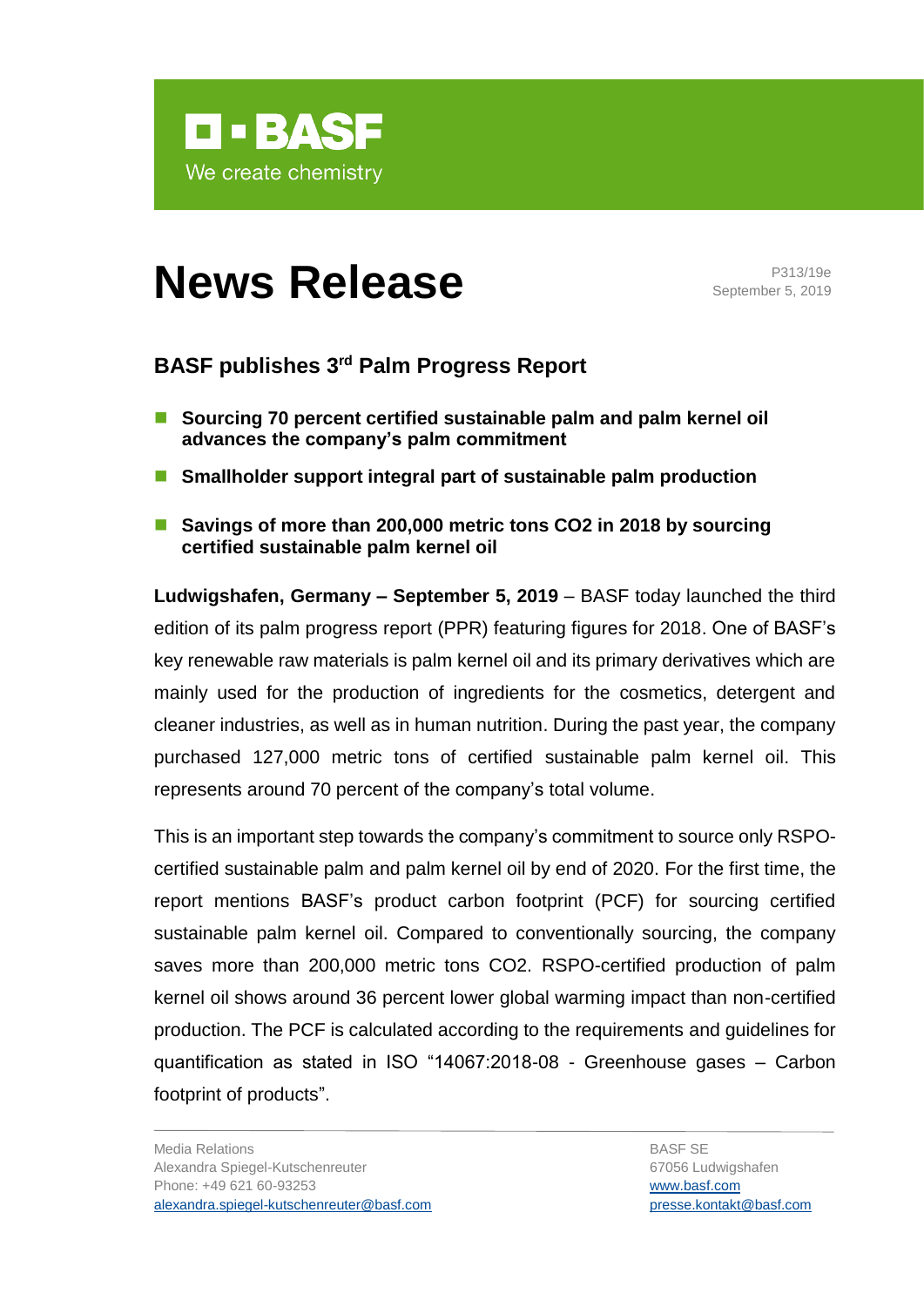Palm oil cultivation has been criticized for its environmental impact. BASF shares the concerns of the environmental impact, loss of biodiversity and local communities when cultivating palm oil. Therefore, the company is a member of the Roundtable on Sustainable Palm Oil (RSPO) and supports the certified sustainable farming of oil palms by the RSPO.

#### **Smallholder engagement as integral part of sustainable palm production**

More than three million smallholders and small-scale farmers make a living from palm oil globally. While their farmlands are small compared to industrial plantations, smallholders account for about 40 percent of total global palm oil production making them significant contributors towards a sustainable oil palm industry. But smallholders continue to suffer from lower yields as they often have to cope with inadequate information and knowledge in growing palms and selling oil. Partnerships in terms of smallholder projects enable BASF to support these farmers and at the same time increase the availability of sustainably produced palm oil, e.g. by offering continuous education and technical support on implementing and maintaining sustainable palm oil practices and to foster a sustainable palm oil production supply chain that is free from deforestation and competitive in the global market, while increasing the social and economic benefits for farmers.

"No palm sustainability progress can be effective without considering smallholders as a crucial part of the palm value chain accounting for 40 percent of the total area of planted oil palm in Indonesia and Malaysia", said Ralph Schweens, President Care Chemicals, BASF SE. "Our partnerships with Estée Lauder, Solidaridad and RSPO but also Henkel enable us to support these farmers and at the same time increase the availability of sustainably produced palm oil."

BASF and Henkel have cooperated with the development organization Solidaridad since 2016 to better involve smallholder farmers in Indonesia and improve their living conditions. Smallholders complete farming and environmental training as part of the Farmer Field School initiative, with a focus on efficient and sustainable growing practices and health and safety standards. Since 2016, almost 2,000 smallholders have completed a training program as part of the Farmer Field School initiative.

In addition, BASF, The Estée Lauder Companies and the Roundtable on Sustainable Palm Oil (RSPO) are partnering with Solidaridad to promote sustainable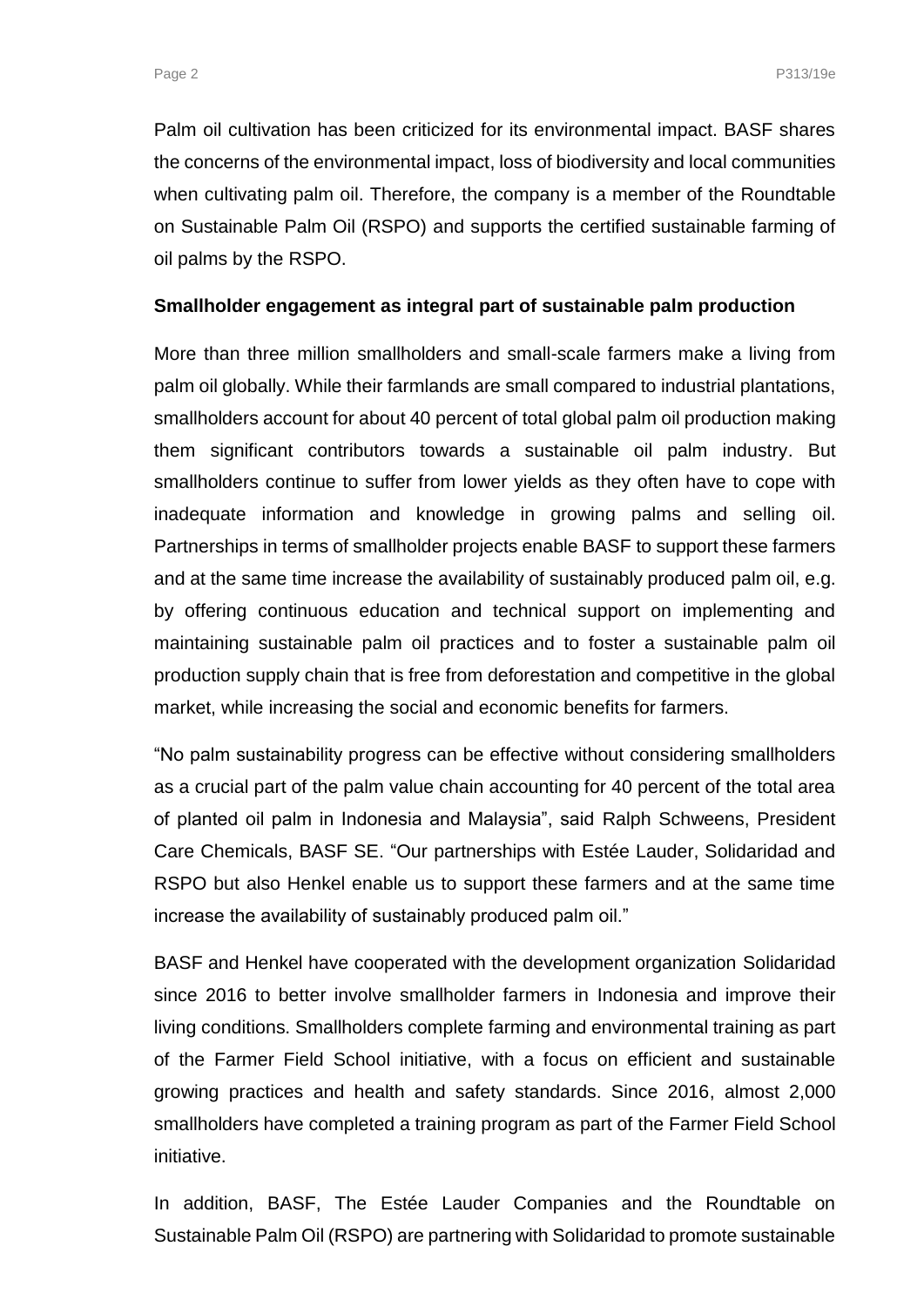palm oil and palm derivatives production in the district of Waykanan, Lampung, Indonesia. The project supports independent Indonesian smallholder farmers to improve their livelihoods and their sustainable production of palm oil and palm kernel oil. The project's target is that a minimum of one-third of the supported smallholder farmers become certified according to the Smallholder Standard of RSPO at the end of three years.

#### **Driving market transformation: sustainable palm to be part of the solution**

To drive market transformation, BASF has taken the decision to drive sustainable palm with a major portfolio shift in 2018. The company offers palm-based ingredients for the personal care market that are RSPO-certified as sustainable. This is an important milestone for the cosmetics industry. In addition, BASF has increased its certified production sites to 23 globally in 2018.

As one of the leading global processors, BASF committed to regularly publish its roadmap for sustainable palm, its collaboration along the value chain and the progress it is making in driving physical transformation in oleo derivatives. The PPR states the dilemma in oil palm plantation development and features the company's palm commitment as well as palm sourcing policy and its approach to include smallholder farmers, which was first published in 2016. BASF became a member of the Roundtable on Sustainable Palm Oil in 2004 and belongs to the High Carbon Stock Steering Group, in order to drive additional forest conservation requirements forward.

**The full version of the Palm Progress Report can be accessed at BASF's Palm Dialog website:**  <https://www.basf.com/global/en/who-we-are/sustainability/we-source-responsibly/palm-dialog.html>

**Receive the latest press releases from BASF via WhatsApp on your smartphone or tablet. Register for our news service at [basf.com/whatsapp-news.](http://www.basf.com/whatsapp-news)**

### **About the Care Chemicals division at BASF**

The BASF division Care Chemicals offers a broad range of ingredients for personal care, home care, industrial & institutional cleaning, and technical applications. We are a leading global supplier for the cosmetics industry as well as the detergent and cleaner industry, and support our customers with innovative and sustainable products, solutions and concepts. The division's high-performance product portfolio includes surfactants, emulsifiers, polymers, emollients, chelating agents, cosmetic active ingredients and UV filters. We have production and development sites in all regions and are